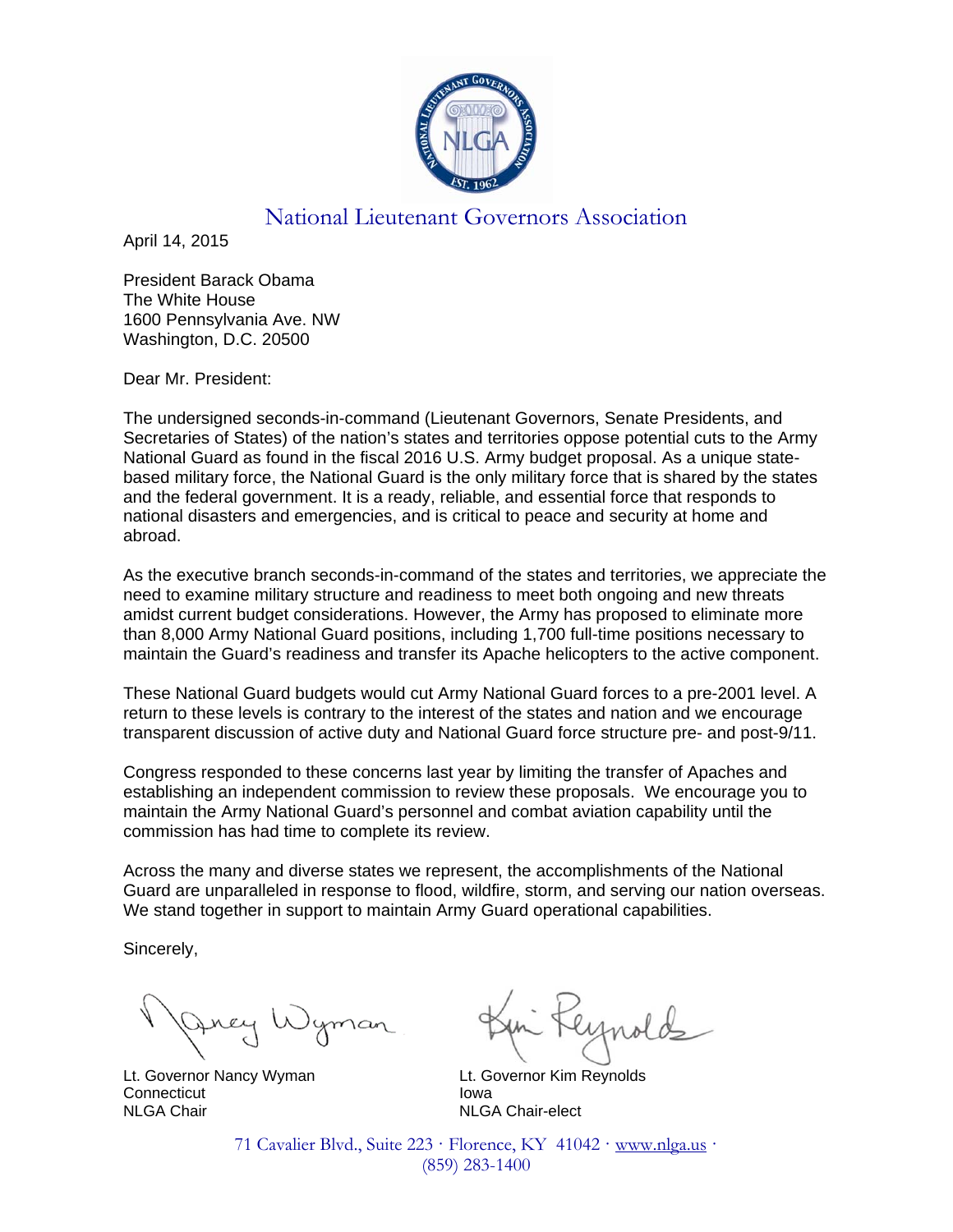Page 2

Lt. Governor Matt Michels South Dakota NLGA Treasurer

im Guad nð

Lt. Governor Kim Guadagno New Jersey

Lt. Governor Phil Scott Vermont

Rebena Klufsch

Lt. Governor Rebecca Kleefisch Wisconsin

w

Lt. Governor Sue Ellspermann Indiana

 $\mathcal{L}_{2}$  $\subset$ 

Secretary of State David E. Bernier Puerto Rico

 Lt. Governor Kathy Hochul New York

gh\_1J )am

Lt. Governor John A. Sanchez New Mexico

Lt. Governor Tim Griffin Arkansas

au

Lt. Governor Kay Ivey Alabama

rder

Lt. Governor Peter Kinder Missouri

Lt. Governor Angela McLean Montana

Lt. Governor Jay Dardenne Louisiana